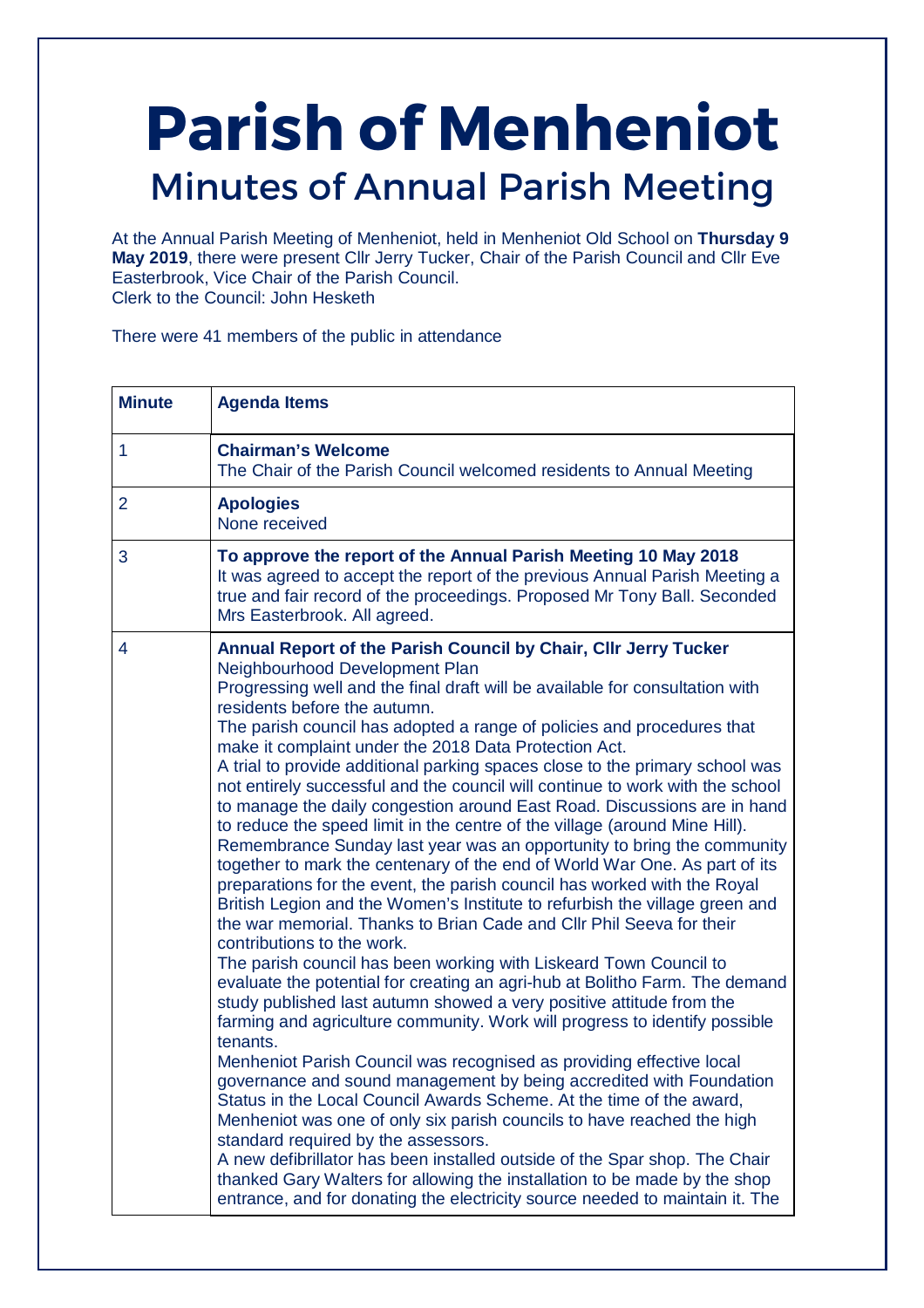|                | parish council is considering the purchase of a second piece of equipment<br>that will be installed at Merrymeet.<br>The Old Chapel on East Road continues to cause concern. For the past 12<br>months, councillors have been complaining to Cornwall Council about the<br>poor state of repair of the building which has finally led to it being disposed<br>of by auction. The current owner is required to make repairs to the roof to<br>ensure safety, and this work will continue as the sale proceeds.<br>The Chair was pleased to remind residents that the precept for the parish<br>had been reduced by 21% in the current year. For a Band D house, this<br>meant a lowering of the annual parish tax to £32.36 from last years £40.72.<br>After the review of divisional boundaries last year, Menheniot division (the<br>Cornwall Council division) will be enlarged and renamed 'Menheniot & St<br>Cleer'. The new boundary will come into effect in May 2021 when elections<br>are held. |
|----------------|---------------------------------------------------------------------------------------------------------------------------------------------------------------------------------------------------------------------------------------------------------------------------------------------------------------------------------------------------------------------------------------------------------------------------------------------------------------------------------------------------------------------------------------------------------------------------------------------------------------------------------------------------------------------------------------------------------------------------------------------------------------------------------------------------------------------------------------------------------------------------------------------------------------------------------------------------------------------------------------------------------|
| 5              | Proposed changes to the Menheniot/Liskeard boundary<br>See separate discussion summary below                                                                                                                                                                                                                                                                                                                                                                                                                                                                                                                                                                                                                                                                                                                                                                                                                                                                                                            |
| 6              | Matters of interest raised by residents of the parish<br>The pump at Mine Hill is in need of repair.<br>Would it be possible to consider making a financial contribution to the<br>Parish Magazine and ensure that every household received a copy?<br>Is it possible to publicise the contact details for parish councillors?<br>The Chair agreed to take these items back to the council meeting for<br>discussion and decision.                                                                                                                                                                                                                                                                                                                                                                                                                                                                                                                                                                      |
| $\overline{7}$ | Thank you and close of meeting<br>The Chair thanked the Mayor of Liskeard, Town Clerk, Mayor of St<br>Germans Parish Council and all residents for attending.<br>Meeting closed 19.30                                                                                                                                                                                                                                                                                                                                                                                                                                                                                                                                                                                                                                                                                                                                                                                                                   |

Lambest Cottage | Menheniot | Cornwall | PL14 3RE 01579-342437<br>clerk@menheniotparishcouncil.co.uk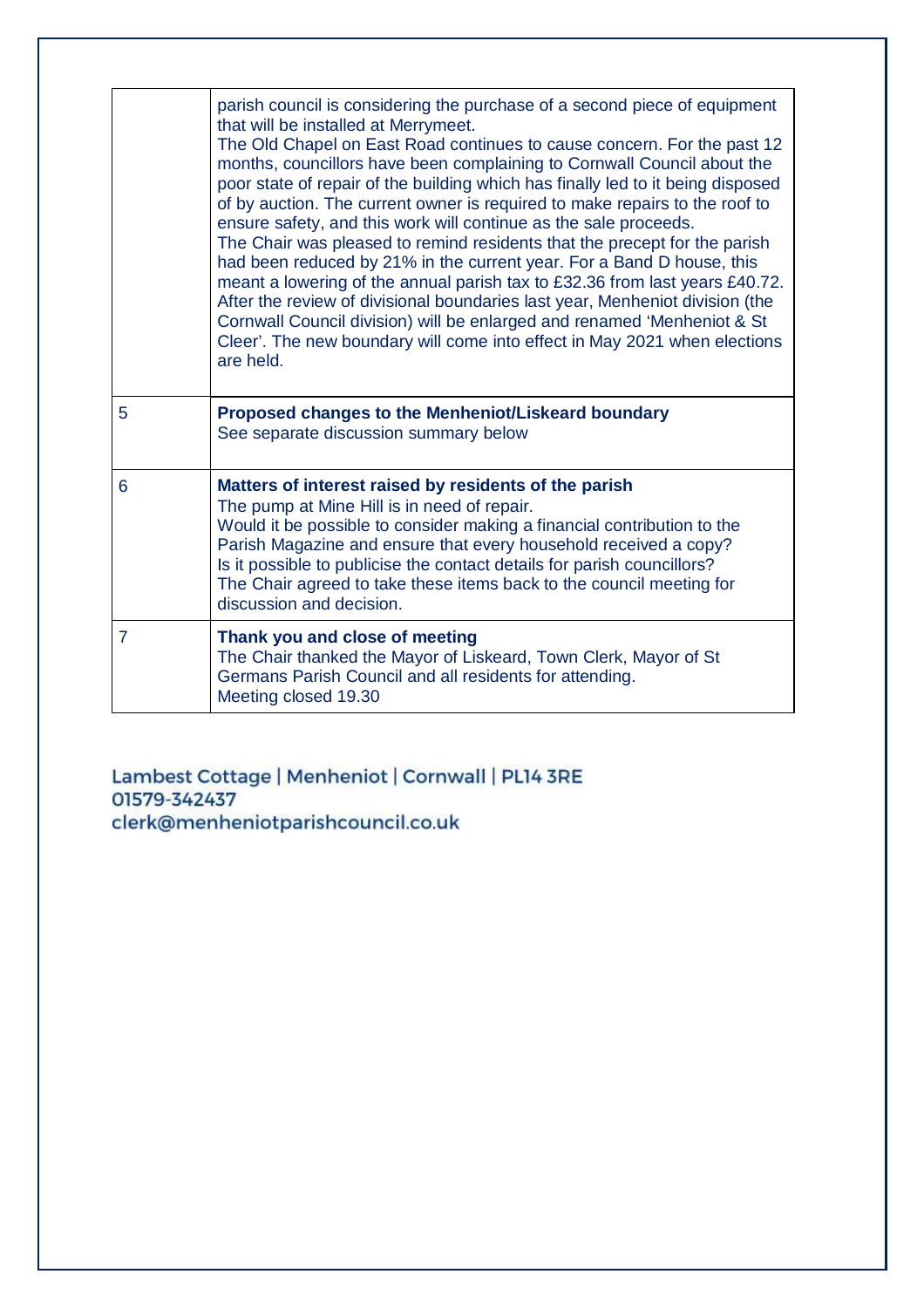## **5 Proposed changes to the Menheniot/Liskeard boundary**

Questions have been reordered in order to group similar topics together

Cllr Tucker introduced the Mayor of Liskeard, Cllr Christina Whitty and the Liskeard Town Clerk, Mr Steve Vinson who attended to answer questions about proposals to change the adjacent boundary between the two parishes. Mr Vinson set out the broad proposals and invited questions from the audience.

- QR Question Resident (Menheniot)
- AL Answer Liskeard
- AM Answer Menheniot (Councillor)
- CR Comment Resident (Menheniot)
- CL Comment Liskeard

## **Reason for change**

QR: What's the population of Liskeard?

AL: The town population is 9,500

QR: Of that number, how many have written to say they would like the boundary changed?

AL: We didn't have any direct contact from members of the Liskeard population, so we haven't actually done a community consultation on that basis.

QR: So am I right in saying with no demand prior and no support since?

AL: We haven't got any recorded letters asking can you actually initiate a community regeneration/governance review.

QR: Would you say that this has come from the council and not the people? AL: I think the council were directly contacted by Cornwall Council and all the parishes were contacted in January asking about a community governance review. Members of the public haven't been written to as individuals and asked for a governance review

QR: Is this a good use of your time in Liskeard?

AL: I think from the employment point of view, the initial employment land it could be beneficial, if it were to be considered in the Liskeard area.

QR: Do you usually make assumptions like this?

AL: Where there's supporting information

CR: Which there is not

QR: Where is the economic benefit to Menheniot for change?

AL: If it has the land in Menheniot, it can use its power of competence to develop land for employment. We're looking ahead for development.

CR: This is just about Liskeard and not to benefit Menheniot

## **Bubble Retail Park & Tencreek Farm development**

QR: Can Liskeard justify why they want the boundaries changing? Why do they want the ground?

AL: For The Bubble Retail Park, people believe that they are in Liskeard when they are most likely in Menheniot. The Town Council wants to make the perception a reality.

QR: Why do Liskeard want to have that land? Can you explain that to me? AL: People in the buildings think they are already in Liskeard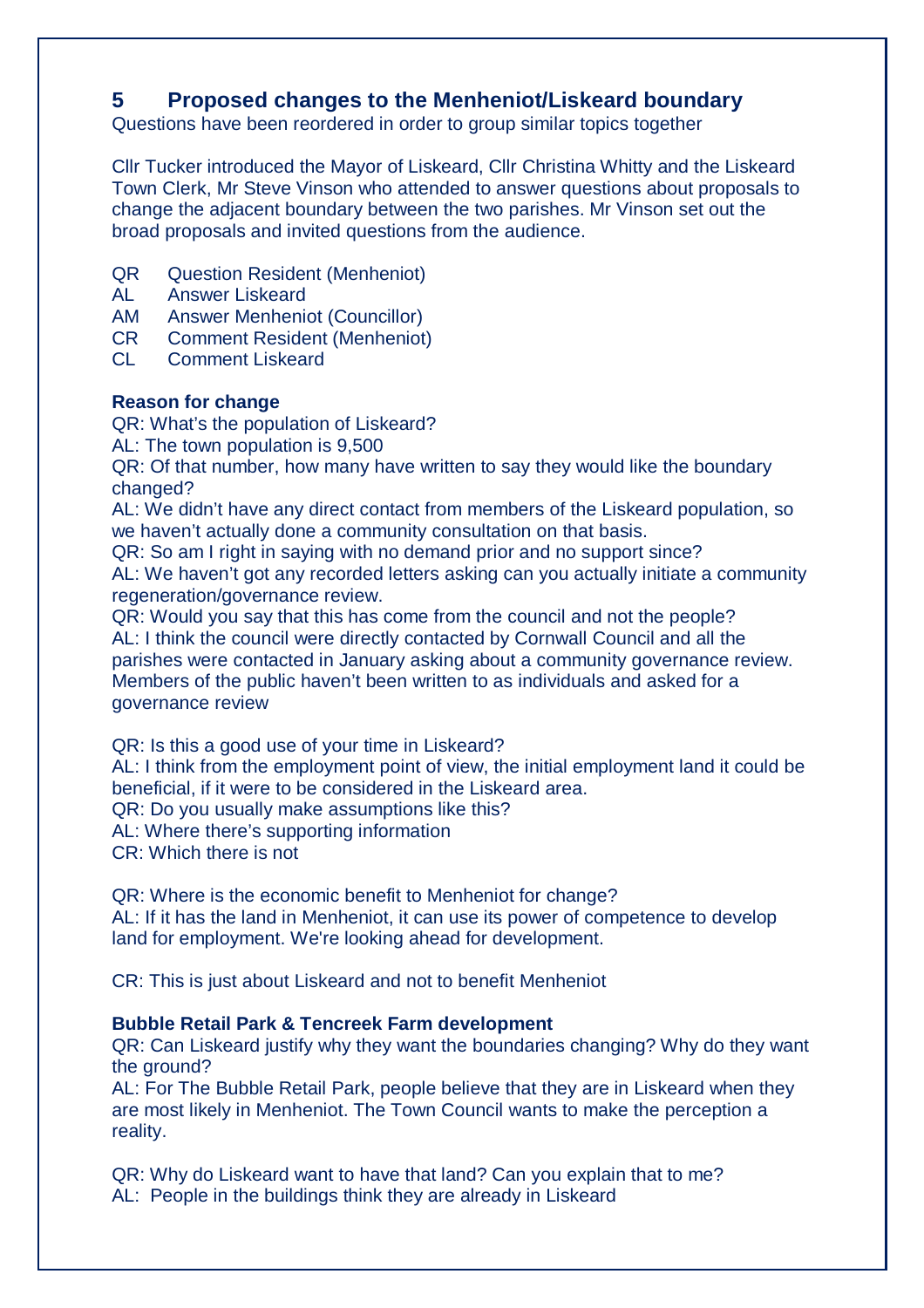CR: Only justification seems to be about confusion at the Liskeard Tavern

QR: Why isn't Liskeard coming to the residents to ask what they want? AL: Short time scale haven't had time yet CR: Menheniot has had time

CR: I live at island Shop and I don't class myself as Liskeard. I never have and in the future I probably won't want to. I know it's on Menheniot land.

AL: New houses will be for people who are not local. Those people will view things in quite a different way. And will assume that they live in Liskeard. They will come into Liskeard and go shopping, use dentists and doctors, send their kids to school, work in the town.

CR: I think the point you're saying about schools is brilliant. There aren't enough schools, the hospital can't cope, there aren't enough dentists, I work in the NHS myself and I think new housing is great and we need to make the schools bigger

CR: This about houses, houses, houses, not about employment. And that little bit of employment that will be established at Bolitho Farm….you can't actually get into that field.

It seems that there's no real practical point to it

CL: We are working with Menheniot parish [around Bolitho Farm] and definitely take the view that we need employment development at Bolitho Farm and an extension to Liskeard Business Park. And also land at Tencreek Farm for employment development specifically for sustainable communities

CL: Since austerity and the creation of the unitary council, the number of offices in Liskeard offering employment has gone down from 7 to 4 which will go down to 2. So that's one of the things we want to overcome, the shortage of good quality jobs and one of the projects proposed for the Liskeard cattle market is a £4m workspace project which they're actually working on at the moment.

CR: Other people who don't live in Liskeard use these things as well. So you're saying that it's just us at Tencreek who'll be going into Liskeard, using the toilets? My doctors are in Liskeard, you're saying our children can't go to Menheniot School, that's after 8 generations, where will I be buried?

QR: What about the employment land that was promised at Tencreek? Houses have taken over that land. We have lost an opportunity because of developers. AL: Liskeard was not responsible for making that decision

#### **Finance**

QR: What difference will this make to the parish rates? Presumably they'll go up. What is the Band D precept in Liskeard?. AL: £141 per annum QR: What extras will I get for the extra precept I'll pay? AL: No extra service provided

QR: I want to know what you're giving us that we won't get from Menheniot.